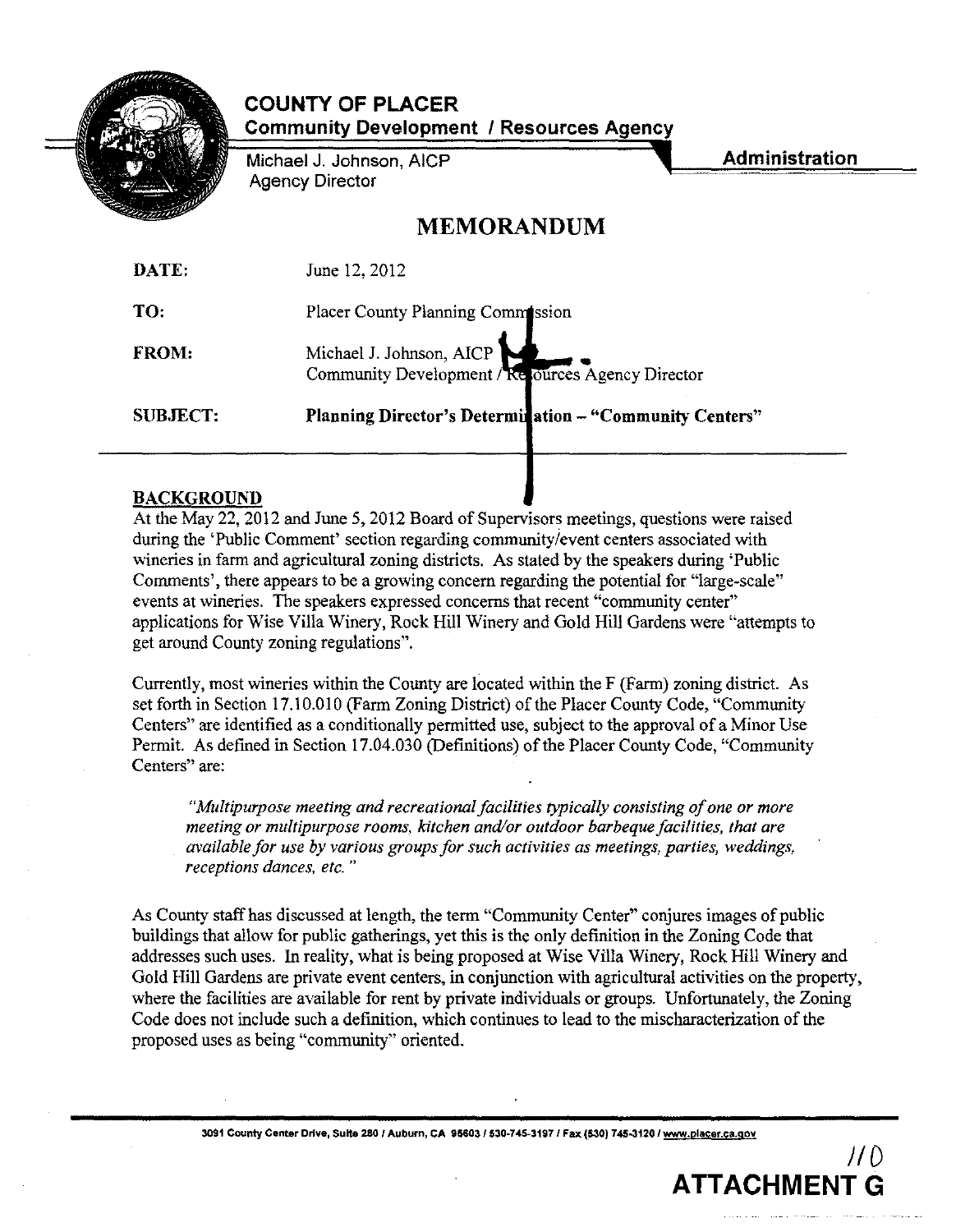Planning Director's Determination - "Community Centers" June 12, 2012 Page Two

The processing of "Community Center" uses within the Farm Zoning District is not a new issue to the County. In recent years, several such facilities have been approved by the Zoning Administrator and/or the Planning Commission, including the Newcastle Wedding Gardens on Taylor Road in Newcastle, and the Flower Farm at Horseshoe Bar Road/Auburn-Folsom Road in Loomis. Both of these facilities are private venues that host weddings and other private events. As the County has a very defined public review process for the consideration of "Community Center" uses, it is important to note that, contrary to comments made that project applicants are trying to "get around County zoning regulations", all "Community Center" applications are discretionary actions subject to extensive staff analysis and public review. Both the Newcastle Wedding Gardens and the Flower Farm applications were approved after providing for public review and comment.

## ANALYSIS

As set forth in the County's General Plan, County staff continues to work with property owners to further agricultural and economic development opportunities within the County. The County's General Plan has numerous programs and policies that specifically address furthering agricultural and economic development, including:

# Land Use Policy l.N.!

#### F*ooth/lls Policies*

*The* County shall support development of tourist and recreational facilities that extend the *Foothill's area's tourist season.*

#### Agricultural and Forestry Resources

#### *Policy 7.A.l0*

*The County shallfacilitate agricultural production by allowing agricultural services uses (i. e., commercial and industrial uses) to locate in agriculturally-designated areas* if*they relate to the primary agricultural activity in the area.*

# *Policy 7.A.13*

*The County shall encourage multi-seasonal use such as private recreational development.*

#### *Policy 7.C.4*

*The County shall permit a wide variety of promotional and marketing activities for Countygrown products in all agricultural zone districts.*

## Policy 7.C.6

*The County shall ensure that land use regulations do not arbitrarily restrict potential agricultural related enterprises which couldprovide supplemental sources ofincome forfarm operators.*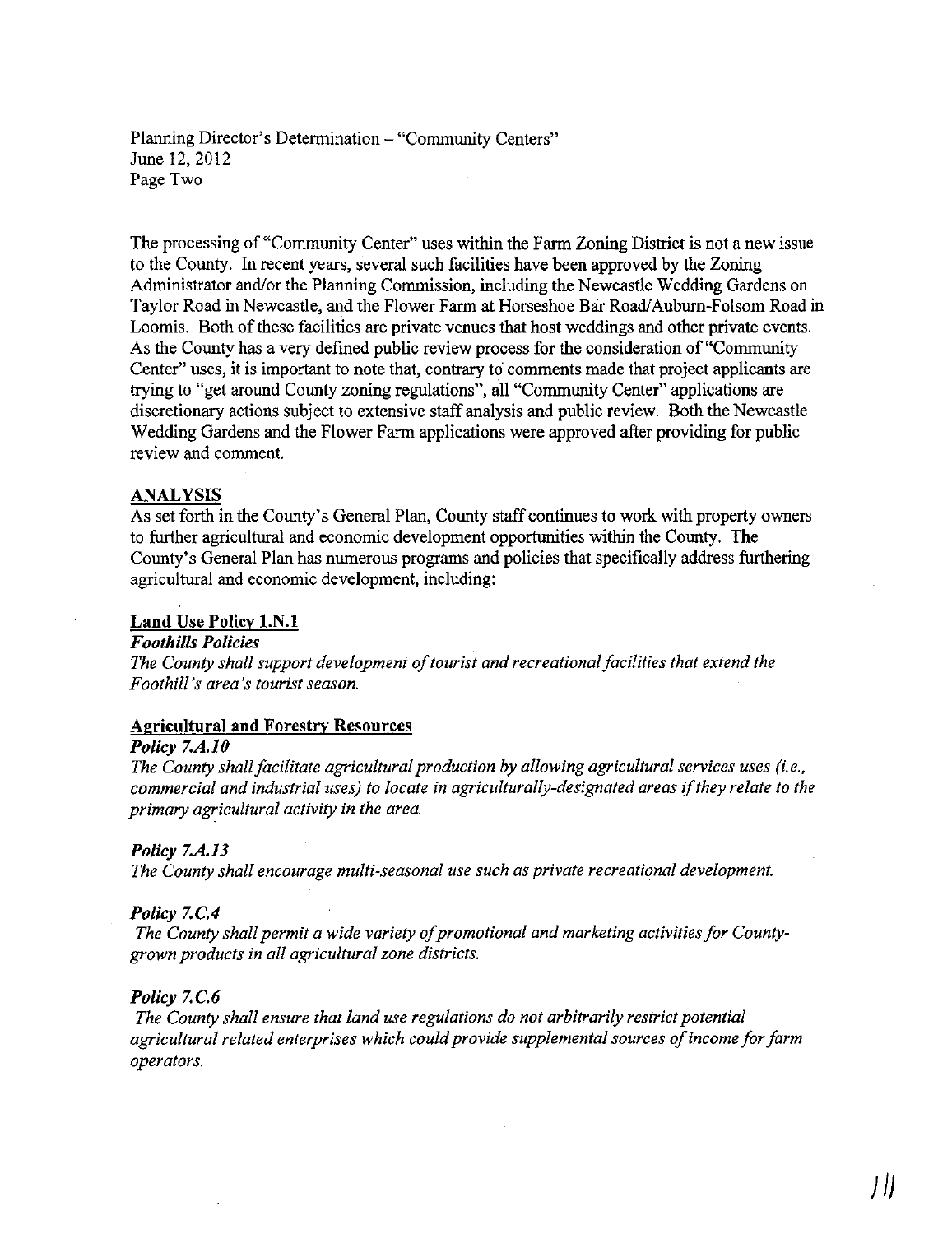Planning Director's Determination - "Community Centers" June 12,2012 Page Three

While it has taken many years to materialize, the General Plan's vision to develop tourist and economic development opportunities that promote the County's wineries and agricultural amenities is now being realized. As shown by the existing "community centers" that have been approved within Farm zoning districts, these activities can co-exist with surrounding rural residential land uses, subject to the application of specific conditions of approval. That stated, each discretionary application is reviewed on its own merits, and decisions to recommend or not support an application are based upon the specific facts associated with that particular application.

"Community Center" uses are currently pennitted by right in all commercial zoning districts, the Highway Services zoning district, and the Resort zoning district. "Community Centers" are conditionally permitted in all residential zoning districts, the Office Park zoning district, and the Farm zoning district with the approval of a Minor Use Permit. All conditionally permitted uses are discretionary actions, meaning that the decision-making body has the ability to apply conditions of approval or, if deemed appropriate, deny the application. All Minor Use Permits require environmental analysis, and public hearing notices are posted in the local newspaper and are mailed to all surrounding property owners.

# **DETERMINATION OF THE PLANNING DIRECTOR**

As set forth in Section 17.58.120(D) of the Placer County Code (Referral to Planning Commission), the Planning Director has the ability to refer a Minor Use Permit (which are typically considered by the Zoning Administrator) to the Planning Commission for a public hearing when it is deemed necessary because of unique or unusual circumstances. Given the recent concern raised regarding "Community Center" uses, it is the determination of the Planning Director that all "Community Center" applications be reviewed by the Planning Commission to assure the highest level of public review and scrutiny. Because the Planning Commission represents broad community interests, 1 have concluded the community is best served having the Planning Commission act as the decision-making body on "Community Center" uses.

As is required of all applications reviewed by the Planning Commission, applications for the consideration of a "Community Center" will be presented to the local Municipal Advisory Council prior to any hearing before the Planning Commission. Additionally, the hearings before the Planning Commission will be publicly-noticed in the local newspaper, and notification of the hearing will be sent out to all interested parties and property owners within 300 feet of the subject property. As with all actions by the Planning Commission, the action of the Planning Commission may be appealed to the Board of Supervisors for final determination.

It is important for the Planning Commission to know that staff is very aware of the concerns being raised regarding "Community Centers", and staff will continue to assure that the highest level of public participation is provided to all "Community Center" applications, both to the project applicants as well as to other interested parties.

Should you have any questions regarding this Plarming Director's Determination, please do not hesitate to call me at 530-745-3000.